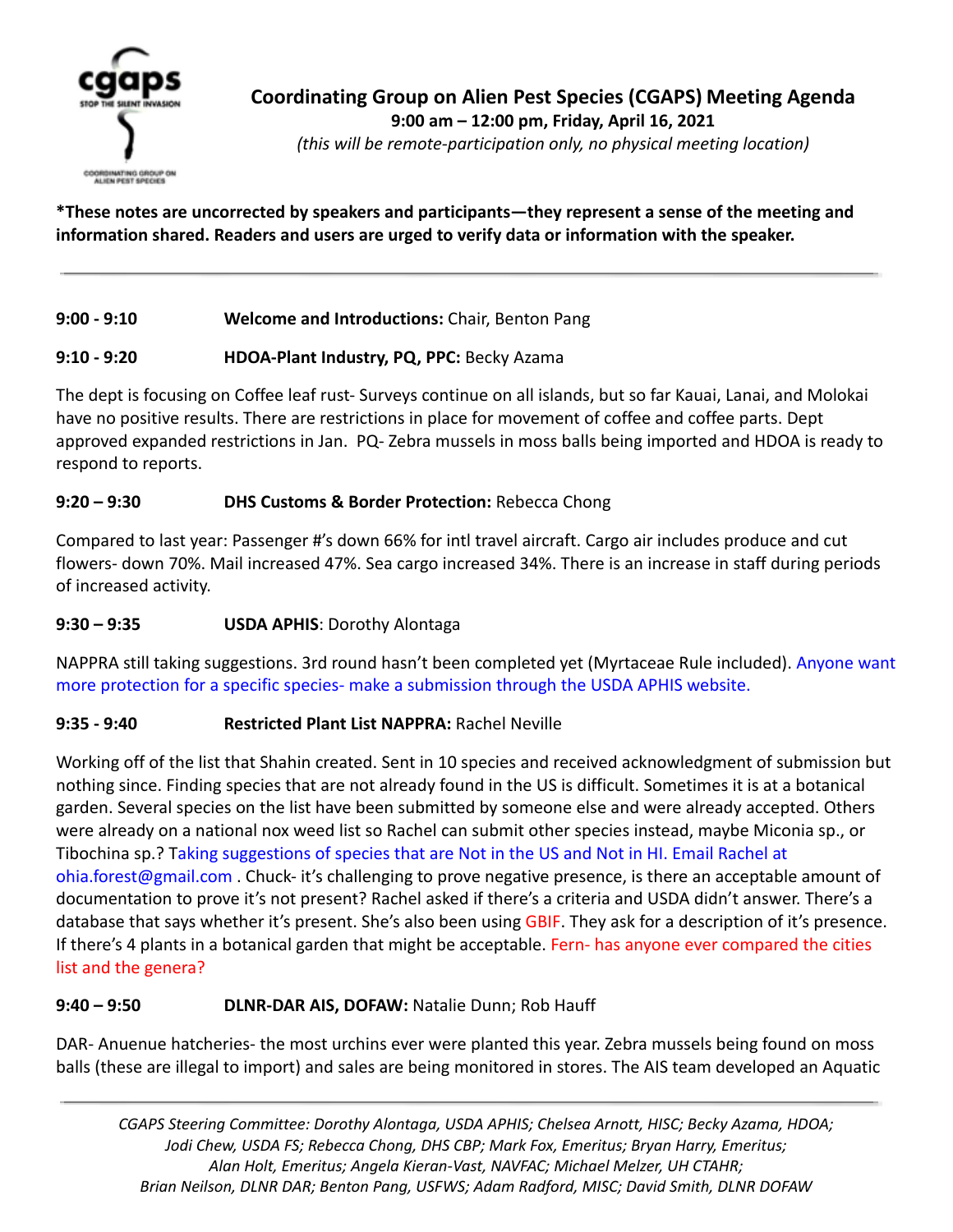Species Invasiveness Screening Kit (AS-ISK) question guidance SOP and began a UH student pilot study to validate the tool for Hawaii. Developing the risk screening process aids the AIS team in management of species of concern. Stony coral tissue disease studies ongoing. AIS team was also cut Aquatic Biologist III and two Fishery Technicians.

To participate in the Aquatic Biosecurity Working group: Chelsea Arnott <chelsea.l.arnott@hawaii.gov>, next meeting Monday, 26 April 2021 11:00 AM to 01:00 PM(GMT-10:00) Hawaii

DOFAW- Staffing changes- Josh Atwood is now in Info and Edu position. Chelsea Arnott is now the point person for HISC. In the current bill being considered at leg there is funding for Josh's old position (IS coordinator). Trail Manager has left. Bill Stormont has been filling in. Irene Sprecker (Forestry) is leaving. Other positions are in jeopardy this leg session. Received a line item for ROD and DOFAW had CIP request for fencing. Emma- \$4 M/year requested. The house version cut fences on HI island where it's most needed. Senate version did have that \$\$ included. Encouraging the leg to take the senate version. Pat- making an official announcement about the eradication of rats on lehua island! Pat is also running out of funding for his position.

#### **9:50 – 9:55 USFS:** Jodi Chew

Jodi will be stepping into the discussions for the biocontrol facilities. Susan- supporting climate change reef project and received funding for ROD genetic resistance work and the relationship between ungulates and fencing.

#### **9:55 - 10:00 TNC:** Anthony Ching

Anthony has a background with congressional delegation and can provide assistance there. Says Biden's infrastructure plan may be a source of funding.

## **10:00 - 10:05 DoD NavFac Pacific:** Norma Creps

Fenced off Makaha Ridge region of PMRF. Ant surveys at breeding sites on military installations. Working to use hydrogel baits. Researcher is looking at effects of baits. Conducted surveys of Yellow faced bees and picture-winged flies. Control of Naio thrips.

#### **10:05 - 10:10 DOH:** Lincoln Wells

Working mostly on COVID response, ento and other staff helping out as well. Through Mamalu Poepoe received large CO2 tanks for traps. Lost 2 inspector positions. Lack of travel has slowed down detections. Only a few travel imported cases since COVID. Air and sea port monitoring will continue, as well as along coasts and outer island monitoring. Long term would like to continue these projects including researching seasonality and other source reduction actions like outreach. Using mathematical models to figure out risk and plans of action for future introductions.

Fern- Maui Forest Bird Recovery Project is collecting mosquitoes in CO2 traps to determine mosquito distributions - it provides another way to surveil for invasive and other mosquitoes too.

**10:10 - 10:15 UH:** Mike Melzer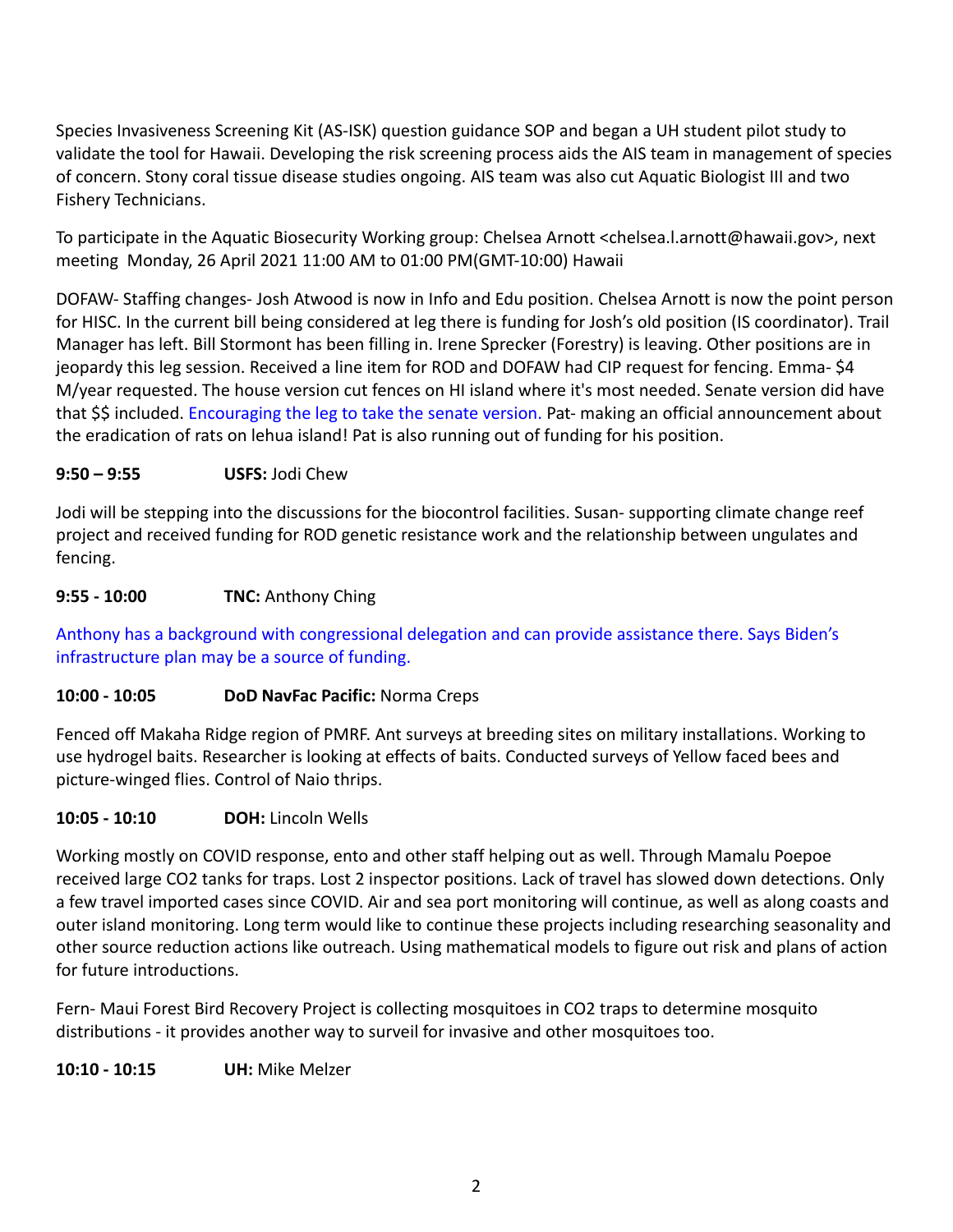New plant disease on Brassica- reported 30-50% decrease in yield. Disease on Hibiscus, causes defoliation- UH can conduct testing. Disease on Taro- working on diagnostics to detect if introduced from PNG or Solomon Islands. Mike can be found by looking up the Agrosecurity Lab at UH. Michael Melzer <melzer@hawaii.edu>

## **10:15 – 10:25 LFA on Oahu:** Becky Azama/Chris Frohlich

Map of LFA infestations on Oahu. They are all fairly manageable. Kailua (8 properties), Manoa (result from Stop the Ant Month outreach efforts), Mililani Mauka (one of the first sites on Oahu), and Waimanalo. Nursery spread is the primary vector. Check your plants for ants! On Oahu, at this point, it could be on any material (road, construction, nursery, etc).

As a general notice: there is a cliff coming because of the passage of HB1299 SD1, which will repeal Section 150A-4.5, the Pest Inspection, Quarantine, and Eradication Special Fund, a mechanism that funded nearly half of the 90 Plant Quarantine inspectors and a variety of important invasive species programs. For example, the Hawaii Ant Lab (HAL) receives most of its core funding from HDOA through this mechanism. In FY 20, it funded HAL for: \$378,835 for core work \$189,111 for HAL Oahu work (this supports 2 FTE and 2 very part time people, the ONLY staff focused on LFA on Oahu. HDOA doesn't have anyone/civil service positions to do this work) \$60,361 for research into control techniques

Lori- I will contact Puu honua o Waimanalo (Bumpy Kanahele) to see if they have LFA and want to learn. Chris-Get in touch with our extension program through littlefireant.com- we lead a monthly zoom on treatment techniques. On O'ahu, please get them in touch with HAL- we need to know where ants are and outline populations to make sure we treat the whole infestation

Lori-LFA is so destructive we cannot become complacent. HAL and OISC I will help by contacting the Native Hawaiian Community leadership to work with point people. Do we need more bodies now to curb this tide? Teya- There obviously needs to be some major action to keep the funding for HDOA and HAL. Please let me know how I can help. Christy-YES. We provided some numbers for support for immediate work on Oahu \$220K for two staff (likely one with HAL, the other with OISC to focus on LFA). However, my earlier note regarding HDOA's Pest Inspection Quarantine and Eradication fund being repealed means that HAL will lose nearly \$500K in support funds next year.

## **10:25 – 10:30 USFWS**: Benton Pang/Joshua Fisher

Christy- Josh, can you help me make a new decision support tree? Lori- good question Christy...need to update emergency contacts...action item?

Teya- For Maui, if someone turns in a dead seabird with something odd (e.g., not obviously related to a road, windmill, or overhead lines), it goes to Thierry Werk.

https://www.usgs.gov/staff-profiles/thierry-m-work?qt-staff\_profile\_science\_products=0#qt-staff\_profile\_scie nce\_products

- **10:30 10:35 Break**
- **10:35 10:40 CRB:** Koki Atcheson/Kaili Kosaka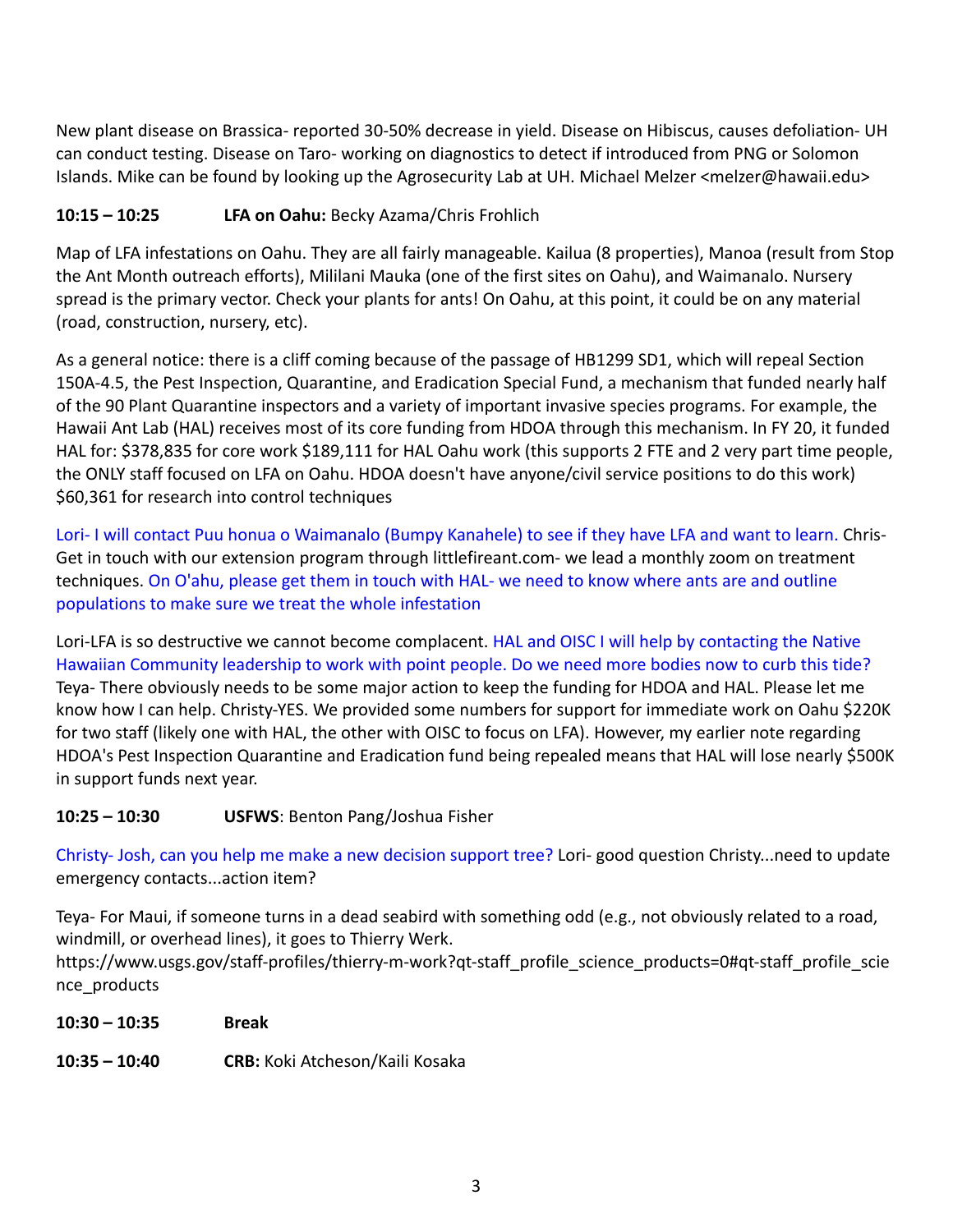Outlier trap detections in Pupukea, Kaneohe, and Waimanalo, and Makua. Systemic pesticide injections in palms preliminary results show that about 20 beetles caught in area (pre-treatment) and about 5 beetles (post-treatment). Moving toward contracted greenwaste removal. Manually removing beetles. Looking to contract work out and working with contractors to train them on removal. Canine training is going well. There are 2 canine handlers that are receiving more training. There's a position open for a handler that closes 4/20/21 and is posted on RCUH.com

[https://hcmweb.rcuh.com/psc/hcmprd\\_exapp/EMPLOYEE/HRMS/c/HRS\\_HRAM.HRS\\_APP\\_SCHJOB.GBL?FOCUS](https://hcmweb.rcuh.com/psc/hcmprd_exapp/EMPLOYEE/HRMS/c/HRS_HRAM.HRS_APP_SCHJOB.GBL?FOCUS=Applicant&) [=Applicant&](https://hcmweb.rcuh.com/psc/hcmprd_exapp/EMPLOYEE/HRMS/c/HRS_HRAM.HRS_APP_SCHJOB.GBL?FOCUS=Applicant&) OR hirenethawaii.com and search for 221156

## **10:40 – 10:45 NPS:** Jadelyn Moniz-Nakamura

From Pacific Islands Inventory and Monitoring Program: Some NPS monitoring work continues to be hampered by pandemic, but we will complete invasive plant transects, plant community plots, and forest bird surveys for Hawai'i Volcanoes in 2021-22. These protocols rotate around parks every five years; Kalaupapa and Haleakalā will occur in 2022-24. It remains uncertain if annual stream animal, coral reef, or marine fish surveys will occur in 2021.

From Haleakala National Park: The park is looking to create a Pine Management working group with DOFAW. The park is interested in collaborating with park partners to address the ongoing pine problem on East Maui. For decades the park has been controlling pines inside the park boundaries as many populations outside of the park go nearly unchecked, (among other things) these continue to convert natural areas to pine forests and increase the risk of fire.

From Hawaii Volcanoes National Park: David Benitez has taken a position as the Safety Officer at Hawaii Volcanoes. Mark Wasser, I&M GIS Specialist will be detailing into the Ecologist position for 120 days.

## **10:45 – 10:50 ROD:** Rob Hauff

Research results: Dr. Tom Harrington's work looking at genetics of outbreaks. Outbreaks have a distinct fingerprint to them. ROD happens from events. Ryan Perroy's monitoring on Hawaii Island and Kauai. Showing trends that at onset of infestation it ramps us in terms of infection but it continues to ramp up and not taper off. This indicates that there is secondary infection in sites.

Restoration group: All researchers formed another group called the restoration group. They are looking at whether or not seedlings die from ROD. Results are showing that seedlings are not dying from ROD but rather ungulates and overgrowth of invasive species.

On Oahu, another huliohia tree was found. Outreach team did a series of workshops training individuals on the latest science and communications. The legislature added about \$1M in the budget for ROD. We have not gotten an appropriation for ROD for the last 2 years. This will help to support ROD work across the state. We have continued success for ROD funding.

## **10:50– 11:00 Maui Nui ISCs (MISC & MoMISC):** Adam Radford

Support from Maui County Council seems strong. Hopefully about \$2.46M or more. No new LFA sites. Few Coqui management sites. Bad weather eradicated some species because of the complete change in landscape.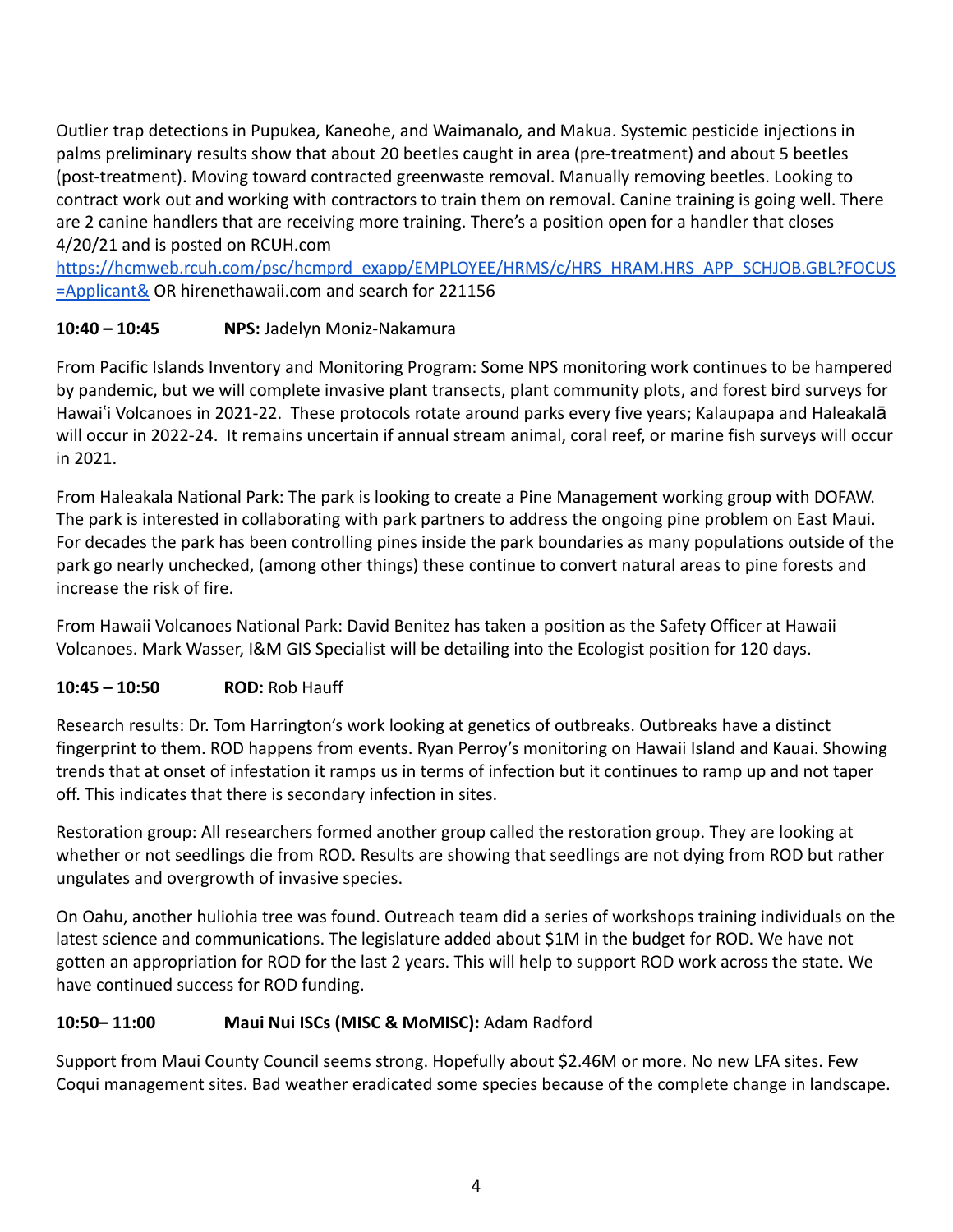No new ROD detections. Naio Thrip surveys occurred last qtr, and haven't been detected on Maui. No detections of Mamalu Poepoe targets. Forest and Kim Starr get a lot of inquiries through their flickr account <https://www.flickr.com/groups/hawaiiplantid/> https://www.flickr.com/groups/hawaii-insect-id/. Virtual trainings for eco tours have been greatly increasing in participation 110 in last class.

Lori- continue to have 0 detections for LFA, CRB and coqui.

#### **11:00 – 11:05 OISC:** Nate Dube

Chromolaena- working with motorcross association here on Oahu. Working with riders to get involved with management. Multi-agency effort to catch coqui- there were 51 caught in Waimanalo. 6th Huliohia detection on Oahu at Pauoa trail- we mobilized quickly and felled and sent over samples to the lab. 10,000 reached through outreach efforts. Assisting HAL with monitoring for LFA. 39 mi of trails across 8 trails surveyed through citizen science program. HBT temporarily approved (Adam Knox doing paperwork for departments or partners to get it through[\(aknox@hawaii.edu\)](mailto:aknox@hawaii.edu)). Christy- The folks at Lord Howe Island are very interested in HBT. I'll get Hank and Sue Bower in touch with Adam K. Participated in climate adaptation course and apply it to miconia control. Several populations of plants in Koolaus being treated with spray ball instead of HBT. Weather has been troublesome for efforts. New Tibouchina plants in areas of Koolaus. KMWP taking the lead on those treatments.

## **11:05 – 11:10 KISC:** Tiffani Keanini

EDRR responded to coqui reports- caught 2 frogs with HDOA. LFA 2nd site being controlled. Completed high risk site surveys, 0 detections. Secured funding for CBB and coffee leaf rust monitoring with backyard growers. Continuing ROD monitoring, aerial surveys with DOFAW. 6 trees positive for lukuohia in Koke`e. Studying new techniques for felling trees because they are in high risk areas. Working with ROD science team to do beetle studies. An early detection botanist brought on staff doing species assessments. Studies are being done on long thorn kiawe native seed distribution and studying the regeneration rates of such plants.

## **11:10 – 11:15 BIISC:** Springer Kaye

Chromolaena detection in Hilo. First time it has been detected on Hawaii island. The site is at the motorcross track here in Hilo which is not surprising knowing that it is found on the motorcross track on Oahu. Pulled 500 plants. Thanks to USFWS for outreach materials. Finex weed detection and digitalis (foxhorn? Spp). We are going through a weed assessment and have our work accepted at HCC this year. We are interested in collaborating with others on that.

Janet- Does California have regulations on the e-bikes? Do we want to consider legislative action for 2022? Benton- Not sure, I will have to ask. Its something I've seen in the last 1-2 years really take off due to compactness and strength of the batteries.

#### **11:15 – 11:20 Watershed Partnerships:** Emma Yuen

**11:20 – 11:25 HFBF:** Janet Ashman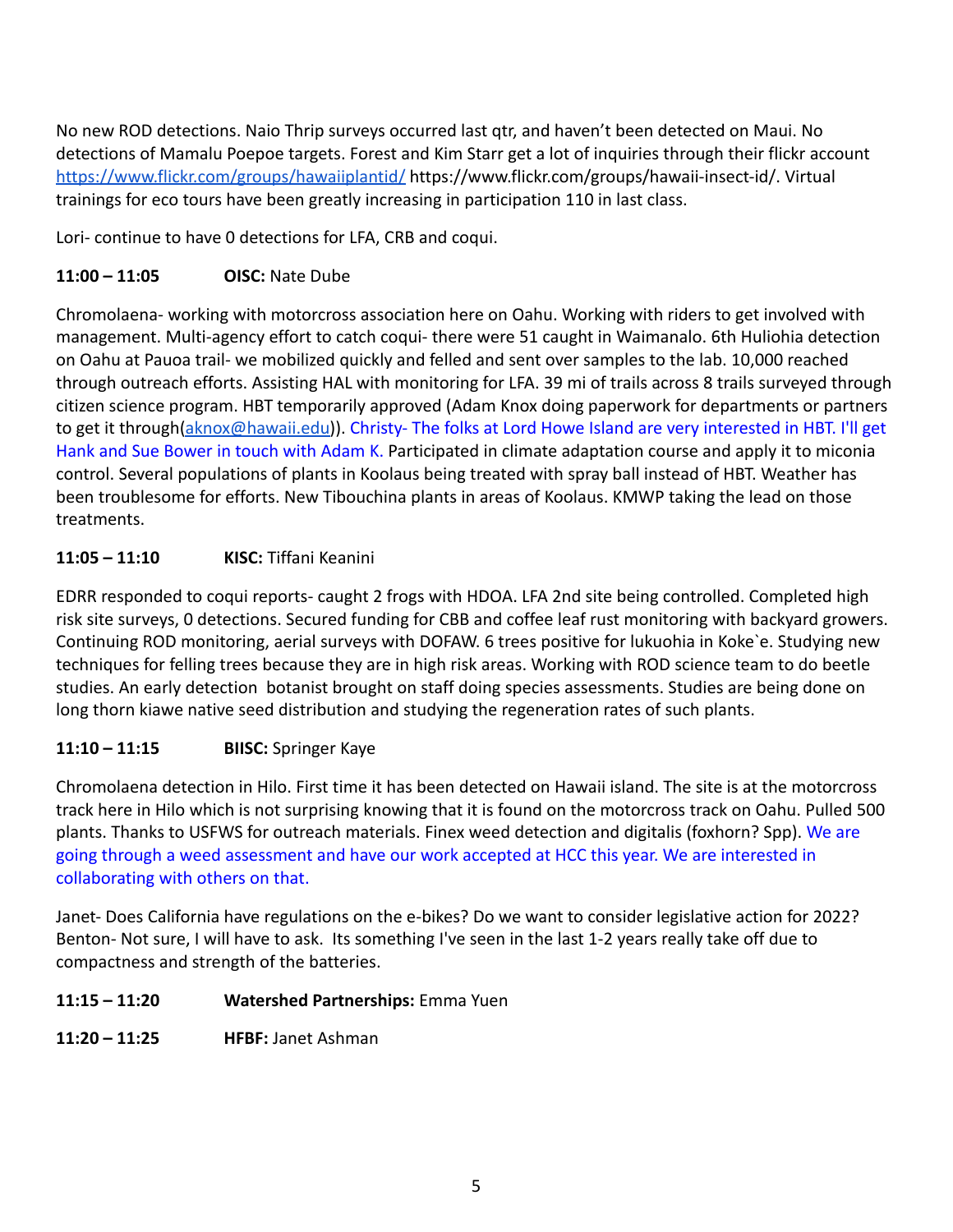Concerned about budget cuts and abolishment for department funds. There is a push to deregulate composting operations at leg. Submitted testimony about the spread of IS through compost. Counties fought back on this. Janet would like to see a working group on this issue maybe if anyone from this group would like to start it. Need to make sure HCCD is funded to ensure proper resource conservation on ag lands. Act 90- law 18 yrs ago hasn't been implemented fully till this day (land leases moving over to from DLNR to HDOA). [ashman.janet@gmail.com](mailto:ashman.janet@gmail.com) Re regulation of green waste, it's under the DOH Solid and Hazardous Waste Branch. §11-58.1-41

## **11:25 – 11:30 Mamalu Poe Poe:** Leyla Kaufman

SOP for mosquito control at airports. Working on moving things to a web and app service. Funds channeled through CTAHR. Work being done on trapping and action thresholds. Got DOH CO2 tanks for management efforts. Drafted a contract for DOT. Just started the swarm season on Oahu. From now on we will be doing weekly checks at airports for Africanized Honeybees. We are working on materials and messaging (sentiment for saving bees). Putting sensors in swarming traps. Starting conversations with DOT in Hilo about LFA and mosquitoes. Economic analysis: Donna Lee preparing a final report and will publish findings. The benefit cost ratio for the state is high.

## **11:30 – 11:35 HISC:** Leyla Kaufman

Josh officially left IS Coordinator position. Legislature approved using DLNR operational funds to support the position. This means we'll be using HISC funds to the support the position this year. Still not sure what the budget is for HISC funding. Not sure if we are getting the extra \$1M in addition to the \$4.75M. HISC assisting with HDOA response efforts to new coqui population in Waimanalo. Briefing legislators on rapid response efforts for coqui and LFA on Oahu.

You can find the HISAM videos here: https://dlnr.hawaii.gov/hisc/2021hisam/

# **11:35 – 11:40 CGAPS:** Christy Martin

-CGAPS Staff Projects (Stephanie Easley, Drew Porter--legal fellows; Kailee Lefebvre--CGAPS Planner; Ambyr Mokiao-Lee--ROD Statewide Outreach; Christy Martin--Program Coordinator)

Stephanie continued to assist the Prevention Working Group on Strategies 1 & 2 (Prevention, EDRR & interisland spread), primarily focusing on reviewing and revising HAR chapters 67 and 68 (Nox Seed and Nox Weed rules) with Becky Azama and a subcommittee.

Drew Porter is continuing work to support DAR and other HI agencies during the VIDA rulemaking process in support of Strategy 3 (Aquatic Biosecurity). The EPA has delayed publishing of their final discharge standards related to ballast water and the in-water cleaning of vessels, and is instead going to meet with states on concerns and how they might be addressed.

The Fellows have completed interviews for summer interns and we hope to introduce them and their projects soon.